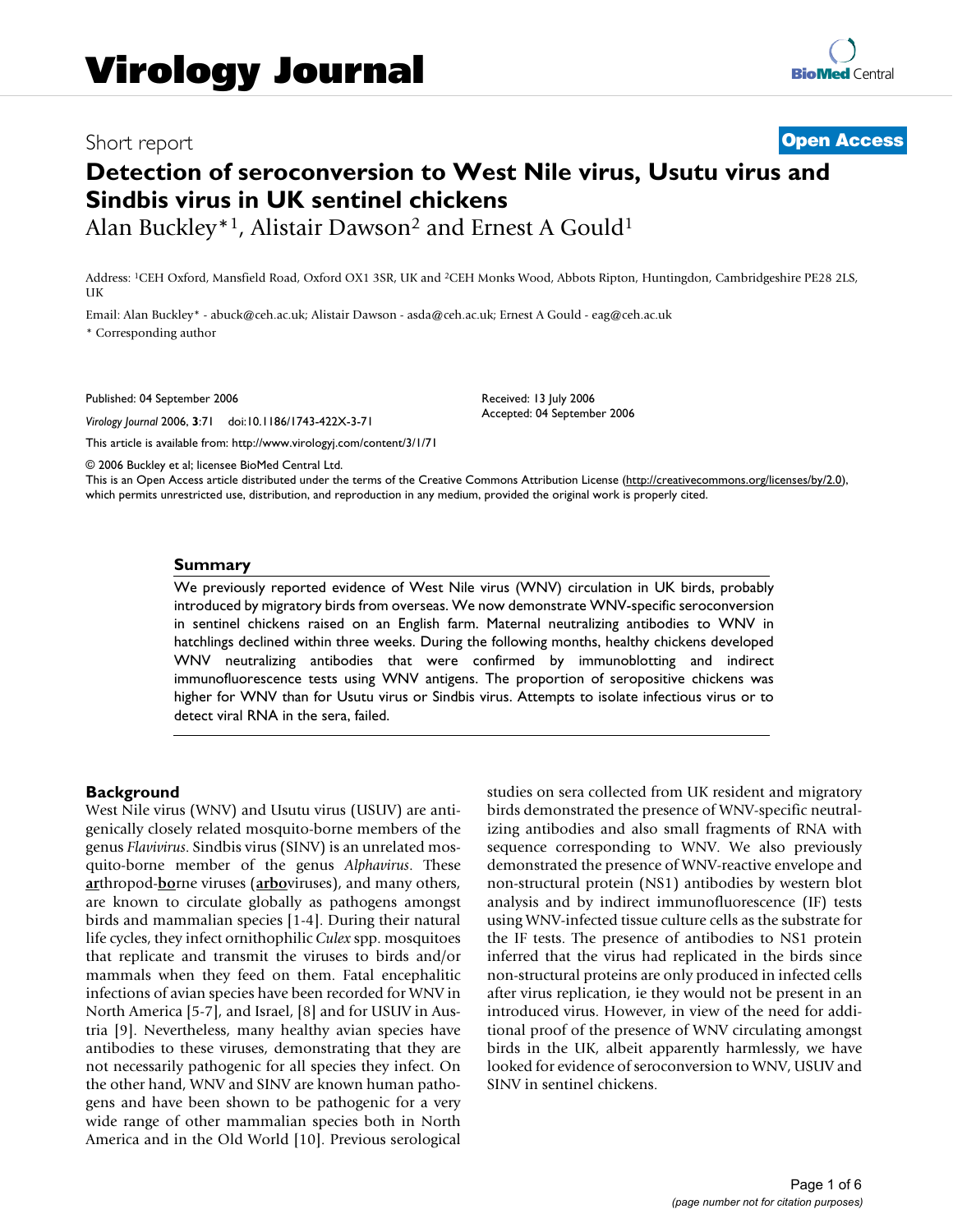#### **Results and discussion**

#### *Plaque reduction neutralization tests on sentinel chicken sera*

All sera were tested for the presence of virus-specific neutralizing antibodies by plaque reduction neutralization tests (PRNT $_{50}$ ) against two strains of WNV, a strain isolated from Israel (WN-Is) and a highly neutralization-sensitive strain isolated in the Central African Republic (WN-DAK). For these tests the sera were diluted in twofold steps from 1/10 dilution, the minimum possible, owing to the limited volume of serum. The World Health Organization (WHO) standard method based on 50% plaque reduction was employed to detect positive virus-neutralizing sera. Following the WHO recommendations, the highest dilution of serum that produced 50% reduction of plaque numbers (estimated 50 plaques per dish in control dishes) was taken as the endpoint for individual sera. In addition we also included USUV and SINV in this analysis because it extended the range of viruses analysed and also served as a form of internal control for virus-specificity. The results of plaque reduction neutralization tests (PRNT<sub>50</sub>) on the individual sera are presented in Fig 1. The inclusion of two strains of WNV maximized the data as we have previously demonstrated differences in sensitivity to neutralization of virus infectivity between different strains of WNV [3]. As shown in Fig. 1, the sera from 6/10 and 8/10 of the four-day old chicks neutralized

WNV-DAK and WN-Is respectively, presumably reflecting the presence of maternal antibody in the hatched chicks. For USUV, 5/10 newly hatched chick sera contained detectable neutralizing antibody but they were not necessarily the same chicks that produced antibody against WNV, demonstrating the specificity of the neutralization test. However, by the time the chicks were 10 days old, the proportion of maternally derived neutralization positive sera against the two strains of WNV and against USUV had dropped to 2/20, 0/20 and 2/20 respectively and at days 21 and 46 the figures remained low, ie 3/20, 0/20 and 0/ 20 at day 21, but by day 46 the figures showed evidence of increasing, ie  $1/10$ ,  $3/10$  and  $2/10$ . In the case of SINV,  $4/$ 10 four-day old chicks were positive. This figure then dropped to 4/20 ten-day old chicks and 0/20 chicks by day 21 and was still zero at day 46. From this time onwards, the proportion of WNV positive sera increased noticeably, until by October 8/8, and 7/8 of the sera were positive for WN-DAK and WN-Is respectively. In many cases the titres of these sera were noticeably higher than those recorded in previous months. In contrast, the proportions of seropositive chickens for USUV and SINV remained lower than those observed for WNV, once again demonstrating that the PRNT can discriminate between WNV and USUV. It is important to note that the major increases in WNV-antibody positive sera were detected in samples collected from late July to the end of September,



Neutralization results (PRNT50 according to age at time of sampling **Figure 1** ) obtained for all sentinel chicken sera tested against each of the four viruses and grouped Neutralization results ( $\mathsf{PRNT}_{50}$ ) obtained for all sentinel chicken sera tested against each of the four viruses and grouped according to age at time of sampling. All chicken sera were coded and all tests were carried out on these coded sera. The codes were revealed only after the results had been presented. The percentages of positive sera recorded at each antibody dilution are shown using a colour scheme; White <1/10; Green 1/10; Yellow 1/20; Orange 1/40; Red 1/80.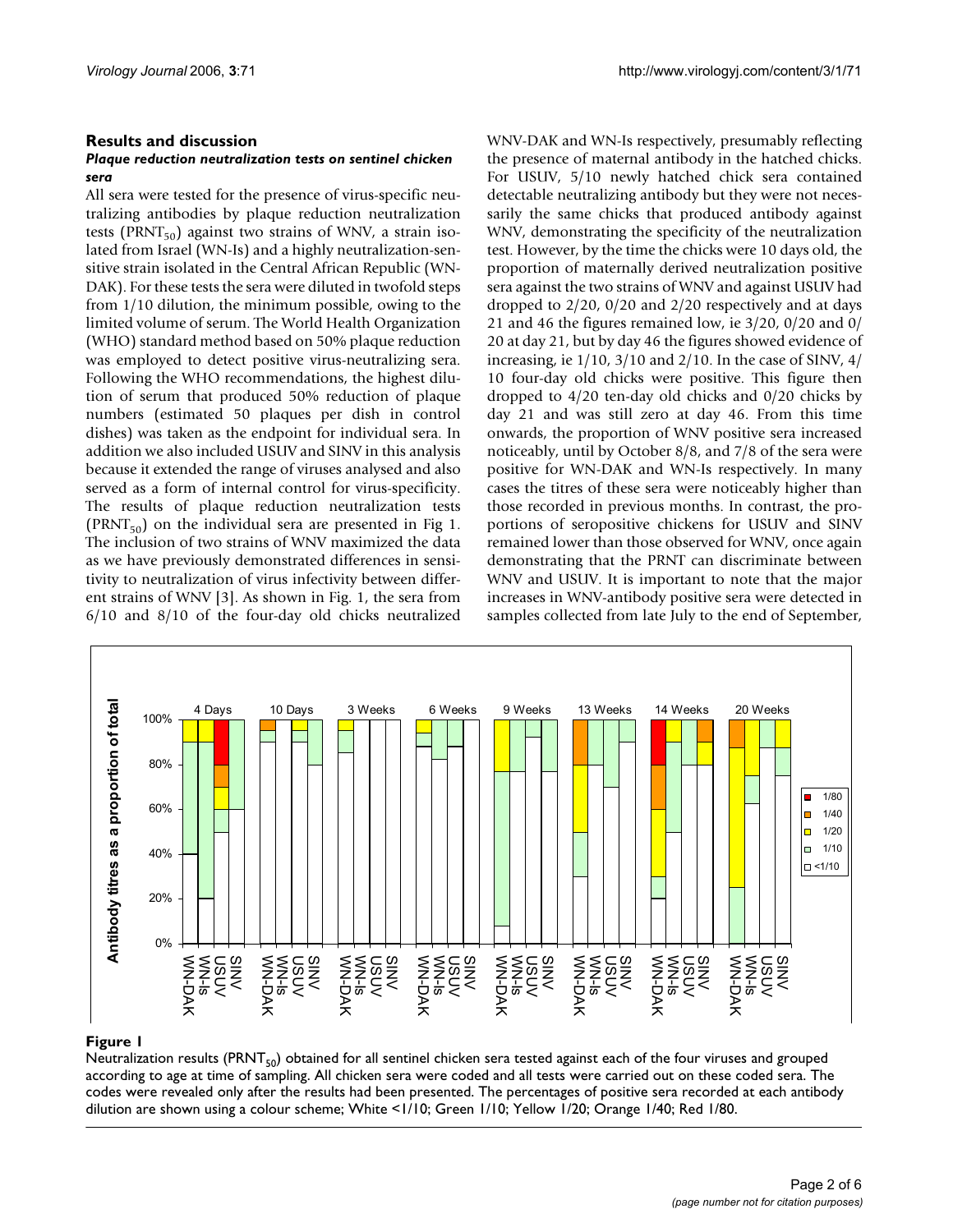regardless of the date of hatching of the chicks. Moreover, the results in Fig. 1 emphasise the importance of using a highly neutralization sensitive strain of virus, in this case the WN-DAK strain.

Interestingly, thirteen chicks sampled at 9 weeks posthatching had been kept indoors for the entire period since hatching. Nevertheless, specific antibody responses to WNV in particular were detected in these chicks, viz., 12/ 13, and 6/13, for WNV-DAK and WNV-Is respectively and 1/13, and 3/13 for USUV and SINV respectively. However, whilst these chicks had been kept indoors, the airflows to their rooms came directly from the outside without isolation by filtration.

#### *Western blot analysis*

Western blot analysis of sera was performed, to confirm the presence of antibodies to viral envelope glycoprotein, 7% w/v polyethylene-glycol-precipitated virus was purified by centrifugation at 100,000 g on a continuous sucrose gradient (15% to 60% w/w sucrose in Tris buffer at pH 7.4). Serial fractions were collected from the sucrose gradient and subjected to immunoblotting using a high titre hyperimmune mouse antiserum prepared against WNV. Whilst many fractions contained large quantities of the recognized structural WNV proteins, the fraction collected from the 60% sucrose cushion produced a very strong and relatively clean band at 51kDa on the western blot, corresponding to the viral envelope (E) protein of WNV as confirmed (data not shown but equivalent appearance to track 1 of Fig 2) using an E protein-specific monoclonal antibody (MAb) designated MAb 528 [11]. WNV-neutralization positive chicken sera were tested for the presence of E protein-specific antibodies using the gradient-purified fraction obtained from the 60% sucrose cushion (Fig. 2). As can be seen, tracks 3 to 10 produced increasingly intense labelling of the E protein when tested at a 1/100 dilution. These tracks corresponded to sera with neutralization titres of 1/10 (tracks 3 and 4), 1/20 (tracks 5 and 6), 1/40 (tracks 7 and 8), and 1/80 (tracks 9 and 10). Track 1 contained a positive control hyperimmune mouse antiserum against WNV and Track 2 contained a negative control hyperimmune antiserum raised against SINV (both positive and negative control sera were diluted 1/500). Chicken sera that failed to neutralize WNV were negative in immunoblots when tested at 1/100 dilution. The bands at 45, 42 and 36 kDa in track 9 of Fig 2 probably correspond to breakdown products of the E protein. They were only detected by chicken sera with the highest neutralization titres (tracks 9 and 10 of Fig 2). It is



#### Western blot using gradient-purified **Figure 2** West Nile virus antigen and sera (diluted 1/100) from sentinel chickens

Western blot using gradient-purified West Nile virus antigen and sera (diluted 1/100) from sentinel chickens. Tracks 1 and 2, hyperimmune mouse serum prepared against WNV (positive control) or SINV (negative control) respectively; tracks 3 to 10 pairs of chicken sera that produced neutralization titres of 1/10, 1/20, 1/40, and 1/80 respectively.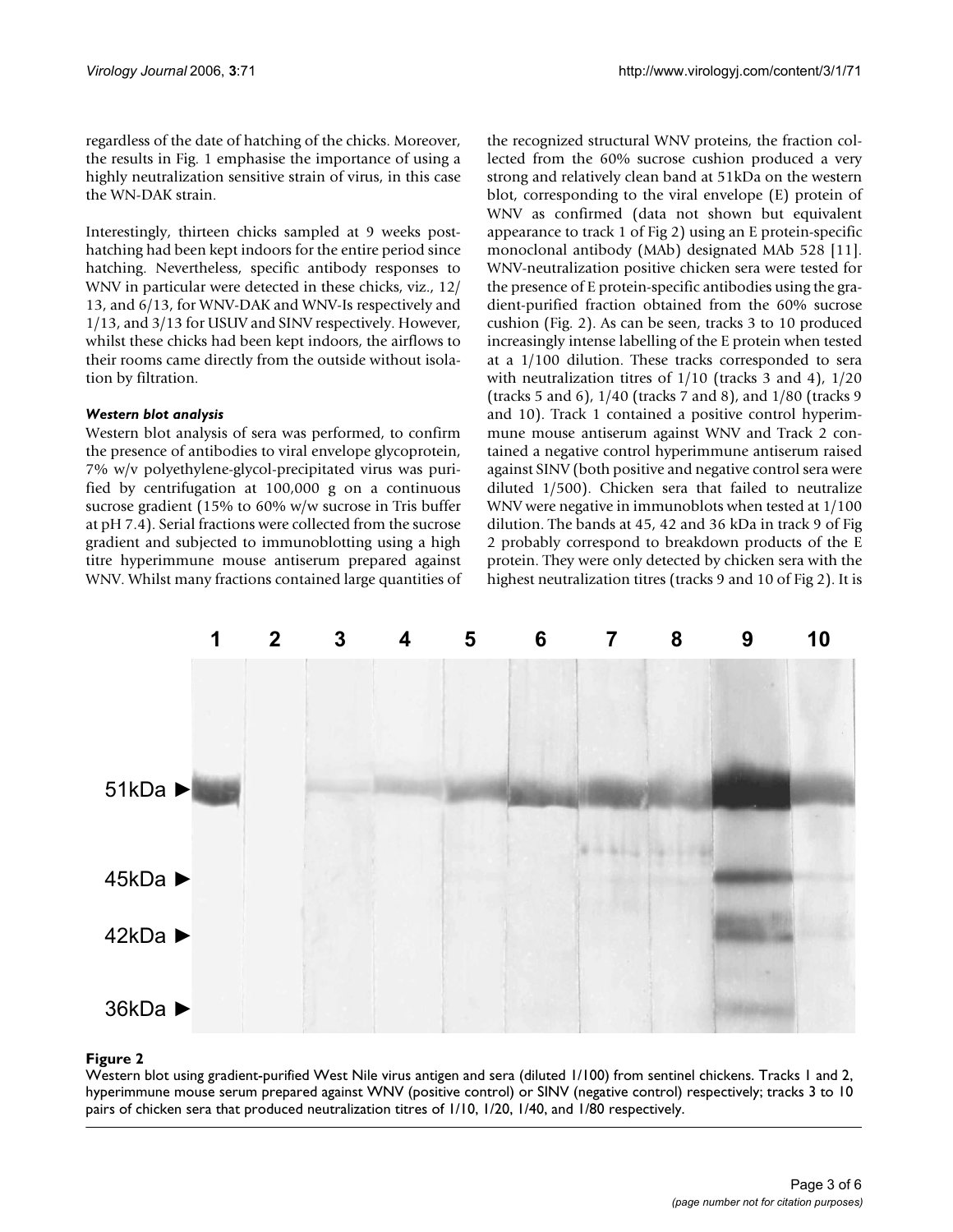also important to note that separate immunoblots that employed non-purified WNV-infected cell lysates as substrate, and the 1/40 or 1/80 neutralization positive chicken sera, performed exactly as published previously [3], i.e., these neutralization-positive sera highlighted the viral E, NS1, NS3 and NS5 proteins, confirming that WNV must have replicated in the chickens to elicit immune responses against the non-structural viral proteins.

#### *Indirect immunofluorescence tests*

Indirect immunofluorescence microscopy was carried out using a PRNT-positive chicken serum (track 9 from Fig. 2) diluted 1/100 in PBS as described previously [3]. Vero cells infected with WNV for 48 hours at 37°C were washed in PBS and fixed in acetone. The diluted chicken serum was allowed to react with the acetone-fixed infected cells for 1 hour at 37°C before the cells were washed in PBS. Fluorescein-conjugated anti-chicken serum diluted 1/400 in PBS was used to identify the fluorescent infected cells. Fig. 3 illustrates the typical appearance of groups of WNV-infected fluorescent cells produced by PRNT-positive chicken antisera. In Fig. 3, non-infected cells are not stained by the antibody. Moreover, PRNT-negative control sera produced no fluorescence (not shown).

#### *Attempts to isolate infectious virus from seropositive chickens*

The sera from 46-day old, and older chickens (a total of 46 sera) and five 10% brain suspensions harvested from chickens that were seropositive in a WNV-PRNT-analysis were inoculated directly onto monolayers of SW13 cells which were then incubated at 37°C for 14 days. The



#### Figure 3

Indirect immunofluorescence microscopy performed on chicken sera with a neutralization titre of 1/80 (diluted 1:1000 in PBS) on West Nile virus infected Vero cells (Bar 50μm).

supernatant medium from each sample was then inoculated onto fresh monolayers of SW13 cells and these were incubated for a further 14 days. Each monolayer from the first inoculation and subsequently each monolayer from the second inoculation was tested for the presence of flavivirus antigens using a flavivirus pan-specific monoclonal antibody (MAb 813), followed by fluoresceinconjugated mouse antiglobulin, as described previously [11]. Although some monolayers deteriorated during the incubation period, suggesting that cytopathic effects (cpe) were developing, we were unable to demonstrate the presence of an infectious flavivirus in any of the tested samples either by indirect immunofluorescence microscopy using flavivirus-group-reactive MAb 813 or by RT-PCR using flavivirus-group-reactive primers [12]. Moreover, the mild cpe that was observed in some cultures was not observed during subsequent passage of harvested material, ruling out the possibility of a different cytopathic arbovirus being isolated.

Although it was not possible to obtain sequential samples of serum from each animal the PRNT studies with groups of newly hatched, juvenile and young adult chickens produced evidence that these animals had been exposed either to infectious WNV or a very closely related virus during the summer of 2004. The supplementary positive results obtained by immunoblotting and immunofluorescence microscopy also support this conclusion by demonstrating specific immune responses against the WNV envelope protein. Many of the newly hatched chicks had antibodies that neutralized WNV and to a lesser extent USUV and SINV. It is well known that maternal antibodies are concentrated in the fertile egg and that the quantity of these antibodies declines rapidly in the newly hatched chick [13]. Our PRNT results are totally consistent with these known observations and they demonstrate that WNV, USUV and SINV (at least), or closely related viruses, must have circulated on the farm in the previous year. The decline in antibody prevalence during the first few weeks after hatching is also consistent with the idea that WNV is unlikely to have been circulating significantly during the first three or four months of the year, i.e. late winter and early spring. The detection of a significant increase in the numbers of serologically positive chickens from July onwards can probably be explained most appropriately as due to this being the time immediately after the arrival of migratory birds from Africa, Europe and the Middle East and also being the warmest time of the year when mosquitoes would be relatively active and therefore capable of transmitting arboviruses, even in England. Some chickens seroconverted even though they had been kept indoors for most of their lives. However, the ventilation system for the building in which they were housed is positive and not filtered inwards, moreover, adjoining rooms contained wild birds, inferring that the chickens could have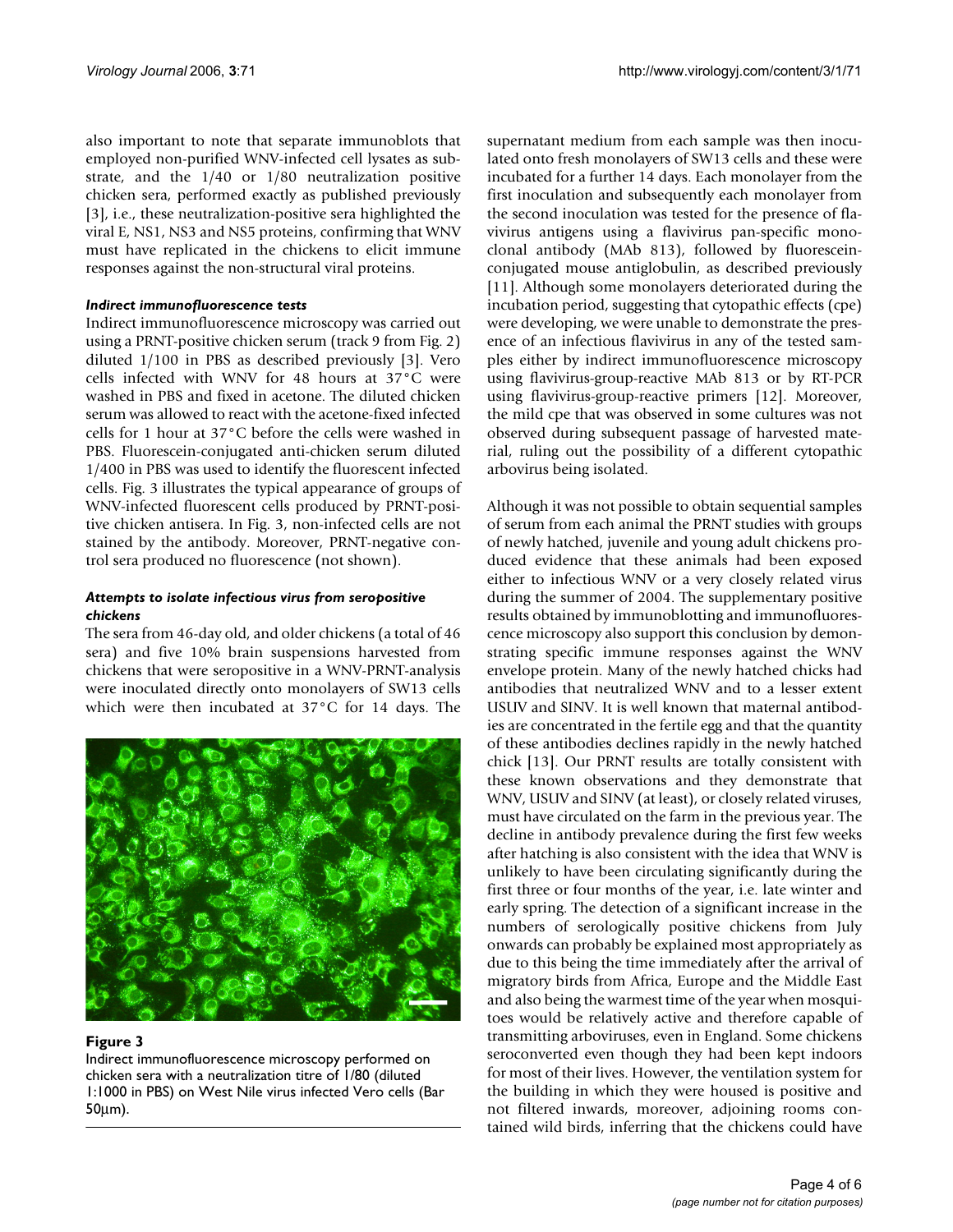been exposed to aerosols containing virus. In addition to virus transmission by blood transfusion and organ transplantation, there is now compelling evidence that arboviruses such as WNV may be transmitted between vertebrates using a variety of mechanisms other than direct transmission by arthropods. These include the aerosol and faecal/oral routes, transmission via direct physical contact or maternal milk, and through contaminated water. It is also clear that WNV can persist in vertebrate hosts for months if not years without inducing obvious clinical symptoms [5,14-21]. It seems likely that these properties provide WNV with the tools to circulate silently in many regions of the world and this may explain our observations of seroconversion in sentinel chickens in the UK. It is also important to emphasize that similar studies using sera from sequentially bled sentinel chickens in Italy, known to circulate WNV but with no associated disease, have been carried out and will report similar findings to those reported herein (manuscript submitted for publication).

Our observations support and extend the findings of others that although mosquitoes are important vectors in disease transmission, other modes of transmission and persistence may also be important in the transmission and circulation of WNV and other arboviruses. We now need to understand why in most cases, WNV can disperse very successfully without causing overt disease but in other situations it can cause significant epidemic outbreaks involving substantial morbidity and mortality.

#### **Materials and methods** *Sentinel chickens*

Three groups of chickens were hatched in early April, mid May and mid June 2004 respectively on a farm in Cambridgeshire and reared outdoors. Individual sera were collected from birds at various ages from 4 days to 20 weeks. The last samples (20 weeks) were collected at the end of October 2004, when outdoor temperatures had dropped sufficiently to reduce insect-biting activity in the UK to relatively low levels. Groups of these animals were monitored periodically for the presence, in the sera, of neutralizing antibodies to WNV, USUV and SINV. For obvious technical reasons, only very small quantities of serum were obtainable from the very young chicks, limiting the scope of their investigation. Another group of chickens was hatched and reared indoors, and serum samples collected at 9 weeks of age.

#### *Plaque reduction neutralization tests*

These tests were carried out as described previously [3] and are based on the WHO standard method. Briefly, each heat-inactivated (56°C for 30 minutes) serum sample was diluted serially in twofold stages. These were mixed in equal volume with 50 plaque-forming units of either WNV-Is, WNV-DAK, USUV or SINV. The mixtures were incubated overnight at 4°C. Each mixture was then placed on a monolayer of SW13 cells in 24-well Petri-plates and incubated for 60 mins at room temperature. 1 ml of overlay medium (RPMI-1640 with Hepes buffer, 1% foetal bovine serum, penicillin, streptomycin and 1% SeaPlaque Agarose) was added to each well and allowed to set at room temperature, then the plates were incubated at 37°C until plaques were identifiable in control wells. The monolayers were fixed in 10% formol-saline and stained with 0.1% naphthalene black stain. Serum neutralization titres were estimated as the highest dilution causing at least 50% reduction of plaque numbers. Titres less than 1/ 10 were considered to be negative.

### *Purification of WNV*

The supernatant medium collected from  $10 \times 175$  cm<sup>2</sup> plastic tissue culture bottles was clarified by centrifugation at 5000 g for 30 mins and the virus was then precipitated from this clarified medium by the addition of 7% polyethylene glycol and 0.4 M NaCl. After stirring overnight at 4°C, the virus was sedimented by centrifugation at 5000 g for 1 hour. The pellets were resuspended in PBS and layered onto 15–60% (w/w) sucrose gradients prepared in Tris-EDTA buffer pH7.4. The gradients were spun at 90,000 g for 3 hours and the tube was then fractionated by upward displacement. Each fraction was tested for the presence of viral antigens by western blotting (see below). The sample in the 60% sucrose fraction produced a very distinct band of viral envelope (E) protein as deduced using a monoclonal antibody known to bind to WNV-E protein (see Results).

#### *Western blotting*

Gradient-purified West Nile virus antigen and sera (diluted 1/100) from sentinel chickens were used for the analysis. The virus proteins were separated by10% polyacrylamide gel electrophoresis under reducing conditions until the dye front had run off the bottom of the gel. A Biorad semi-dry blotter was used to transfer the protein bands from the gel onto the Hybond-P PVDF transfer membrane. After transfer the membrane was blocked in 5% milk powder (in TBS and 0.05% Tween 20) for 1 hour at room temperature. The blot was then cut into identical strips (approximately 6 mm wide) which were individually treated with a chicken serum diluted 1/100 to test for antibodies to WNV. The strips were washed in TBS/Tween 20 three times before addition of 1:20,000 dilution of Rabbit anti Chicken conjugated with alkaline phosphatase (Sigma) for 1 hour at room temperature. The strips were washed three times in TBS/Tween 20 then once in 0.1 M Tris pH9.6 before addition of the BCIP/NBT liquid substrate system (Sigma).